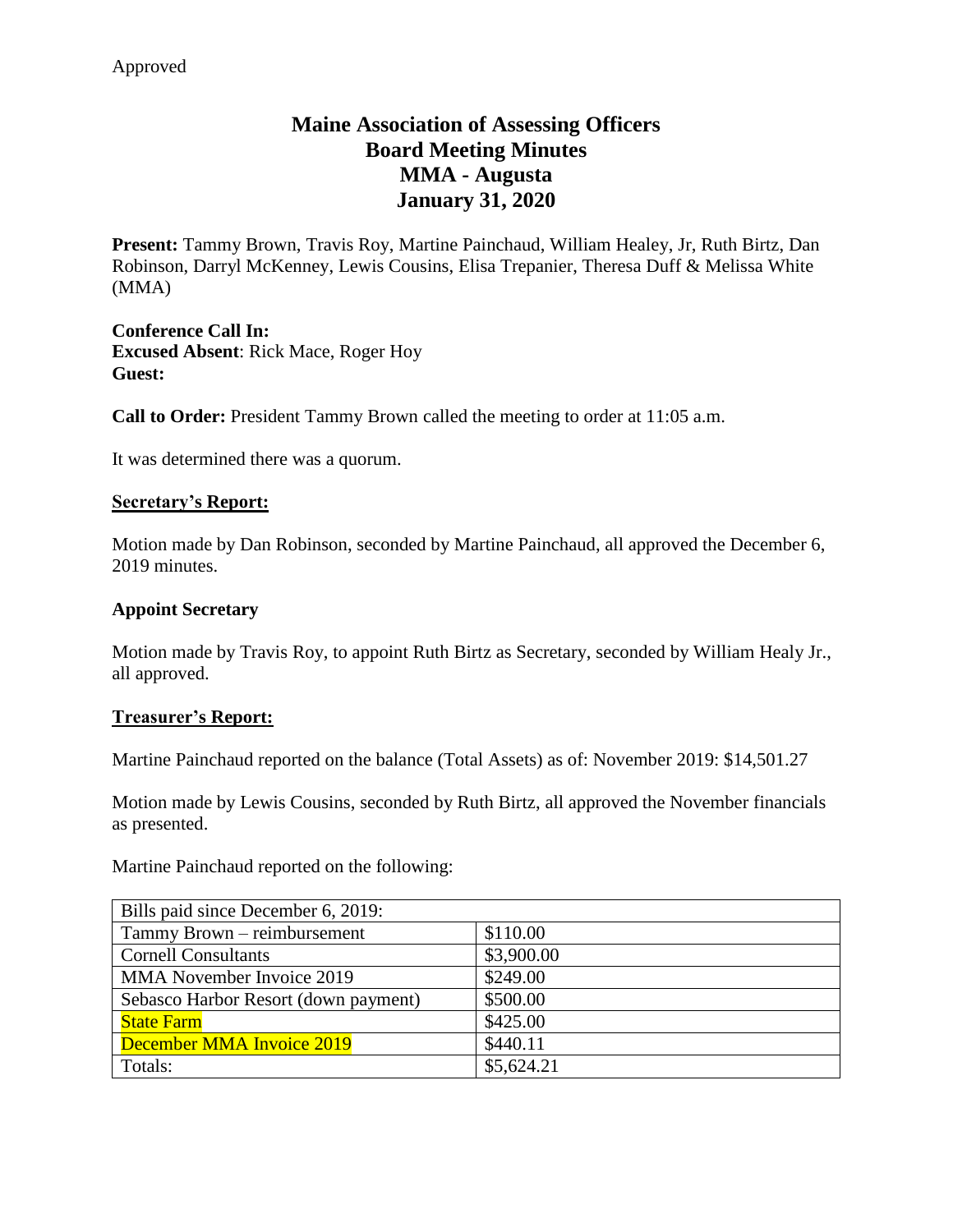# Approved

# **Appoint Treasurer**

Motion made by Dan Robinson, to nominate Martine Painchaud as Treasurer with Lewis Cousins as the Co-Treasurer, seconded by William Healy Jr., all approved.

#### **Old Business:**

#### **Committee Reports:**

**Audit/Finance Committee:** Ruth Birtz reported on the following:

Finances will be finalized prior to the MAAO Fall Conference

#### **Appoint Chair/Co-chair**

Motion made by Travis Roy to appoint Ruth Birtz as the chair of the Audit/Finance committee, and Darryl McKenney as the co-chair of the Audit/Finance committee, seconded by Dan Robinson, all approved**.**

#### **Award & Scholarship Committee:** Rick Mace was absent.

#### **Appoint Chair**

Motion made by Ruth Birtz to appoint Rick Mace as the chair of the Award  $\&$  Scholarship committee, seconded by Tammy Brown, all approved.

**Calendar/Advertisers Committee:** Lewis Cousins reported on the following:

- Working on advertisers for the 2021 calendar.
- Darryl provided Lewis with a business card from a vendor who would like to bid on the printing of the next calendar.

Motion made by Ruth Birtz to appoint Lewis Cousins as the chair of the Calendar & Advertisers committee, and Theresa Duff as the co-chair of the Calendar & Advertisers committee, seconded by Travis Roy, all approved.

**Conference Committee:** Tammy Brown reported on the following:

- \$500.00 deposit was sent to Sebasco Harbor Resort for the 2020 Conference
- Melissa White is working on RFP's for 2021 from Sebasco Harbor Resort, Sunday River Jordan Hotel & the Samoset Resort.
- Discussion of polling membership for locations.

Open discussion for other locations:

- Spruce Point
- Newagon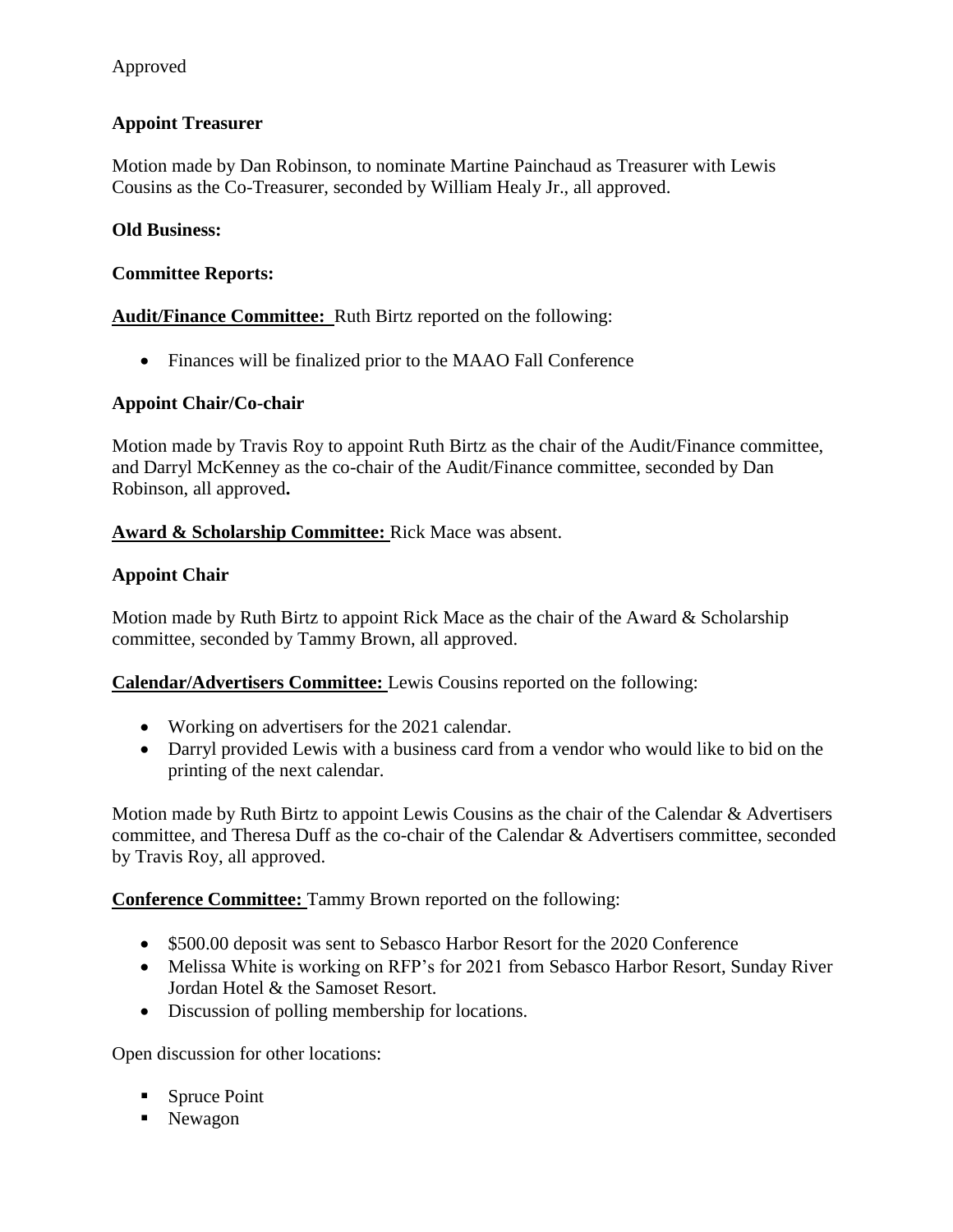# Approved

 $\blacksquare$  Migis

Melissa will review these facilities to determine if they are sufficient to accommodate the conference. Theresa noted that Maine Revenue holds an event in the spring at Sunday River yearly, so it may be best to avoid having the MAAO Fall Conference at that location.

### **Appoint Chair/Co-chair**

Motion made by Travis Roy to appoint Tammy Brown as the chair of the Conference committee, and Darryl McKenney as the co-chair of the Conference committee, seconded by William Healy Jr., all approved.

**Distance Learning Committee:** Travis Roy reported on the following:

- The excel course that MAAO added in December was a hit at MMA. Travis tried to hold this in the Northern region, however that fell through.
- Discussion of video training.

Melissa will look into if MMA had capabilities to video conference to two locations at the same time.

### **Appoint Chair/Co-chair**

Motion made by Ruth Birtz to appoint Travis Roy as the chair of the Distance Learning committee, and Dan Robinson as the co-chair of the Distance Learning committee, seconded by Darryl McKenney, all approved.

**Education Committee:** William Healey, Jr. reported on the following:

- Upcoming MAAO events:
	- $\triangleright$  Northern Maine workshop April 24, 2020
	- $\triangleright$  BAR workshop May 13, 2020
- Fall Conference
	- Discussion of sessions/speakers. Speakers include Lisa Hobart (IAAO), Joel Moser (Bernstein Shur), presenters from Maine Revenue Services, Kate Dufor (MMA). Topics include Legislative updates and drones.
- MMA Convention
	- $\triangleright$  The Maine Chapter of IAAO will be doing a poll regarding the MMA Convention & their booth space. They will not be interested in having a booth moving forward.
	- $\triangleright$  Discussion of trainings offered at MMA Convention.
	- $\triangleright$  Melissa will check with Alicia to determine how it would work if MAAO holds a session at MMA Convention that they need to charge an additional cost to attend.

### **Appoint Chair/Co-chair**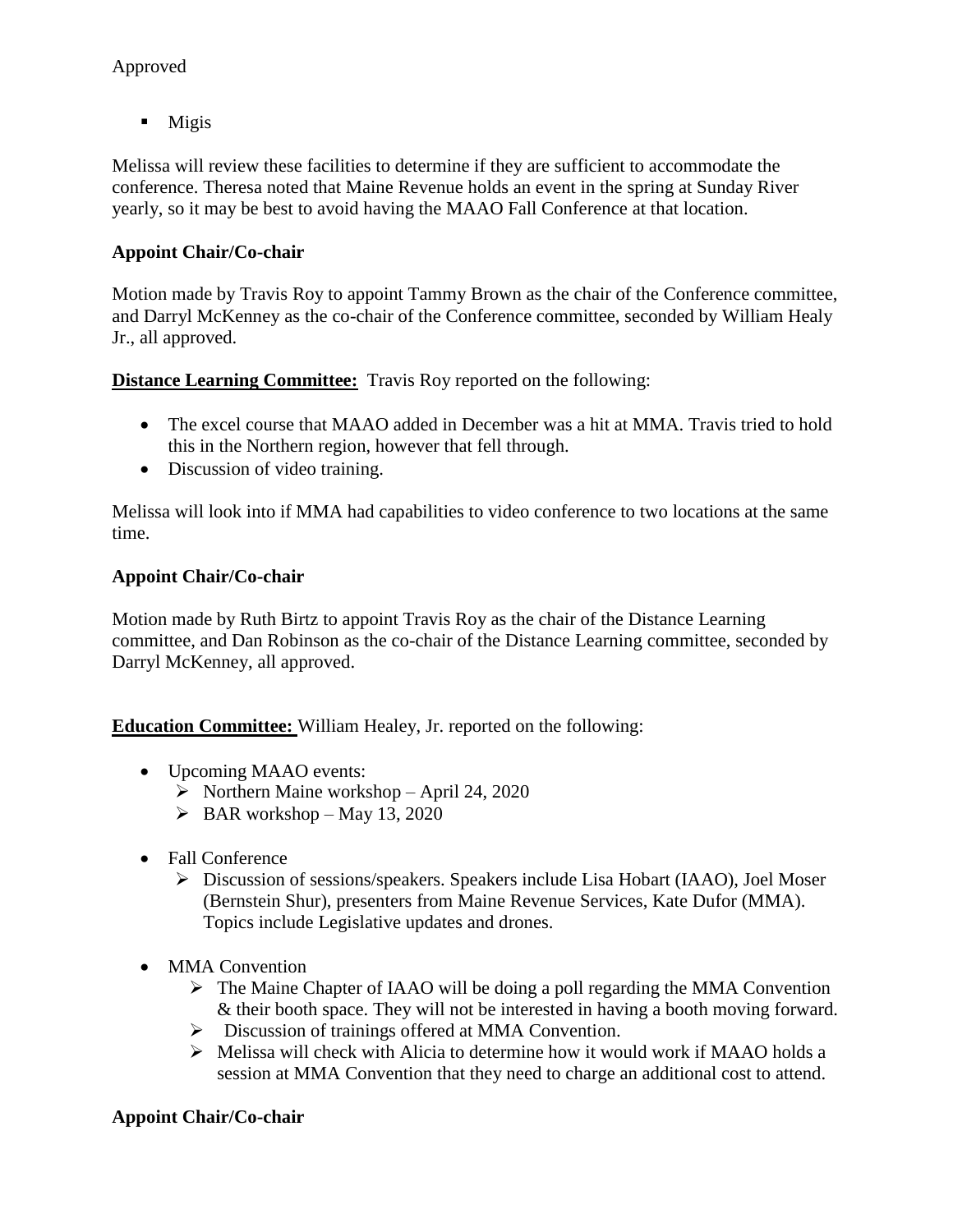Motion made by Dan Robinson to appoint William Healey Jr., as the chair of the Education committee, and Elisa Trepanier as the co-chair of the Education committee, seconded by Travis Roy, all approved.

# **Ethics Committee:** Travis Roy reported on the following:

 By-laws discussion – RE: Quorum for meetings and anything else that should be updated. Travis asked the group to send him any items for review.

# **Appoint Chair/Co-chair**

Motion made by Darryl McKenney to appoint Travis Roy as the chair of the Ethics committee, and Ruth Birtz as the co-chair of the Ethics committee, seconded by William Healey Jr., all approved.

**Executive Board**: Ruth Birtz had nothing new to report.

# **Appoint Chair**

Motion made by William Healey Jr to appoint Ruth Birtz as the chair of the Executive Board committee, seconded by Dan Robinson, all approved.

**Historian Committee:** Darryl McKenney reported on the following:

# **Appoint Chair**

Motion made by Ruth Birtz to appoint Darryl McKenney as the chair of the Historian committee, seconded by Dan Robinson, all approved.

**Legislative Committee:** Darryl McKenney reported on the following:

Bills:

- Solar may be resurfacing
- Electrical Generation

### **Appoint Chair/Co Chair**

Motion made by Dan Robinson to appoint Darryl McKenney as the chair of the Legislative committee, and Lewis Cousins as the co-chair of the Legislative committee, seconded by Martine Painchaud, all approved.

### **Membership Committee:** Roger Hoy was absent.

 It was reported there are 218 paid members and 71 unpaid members as of January 24, 2020.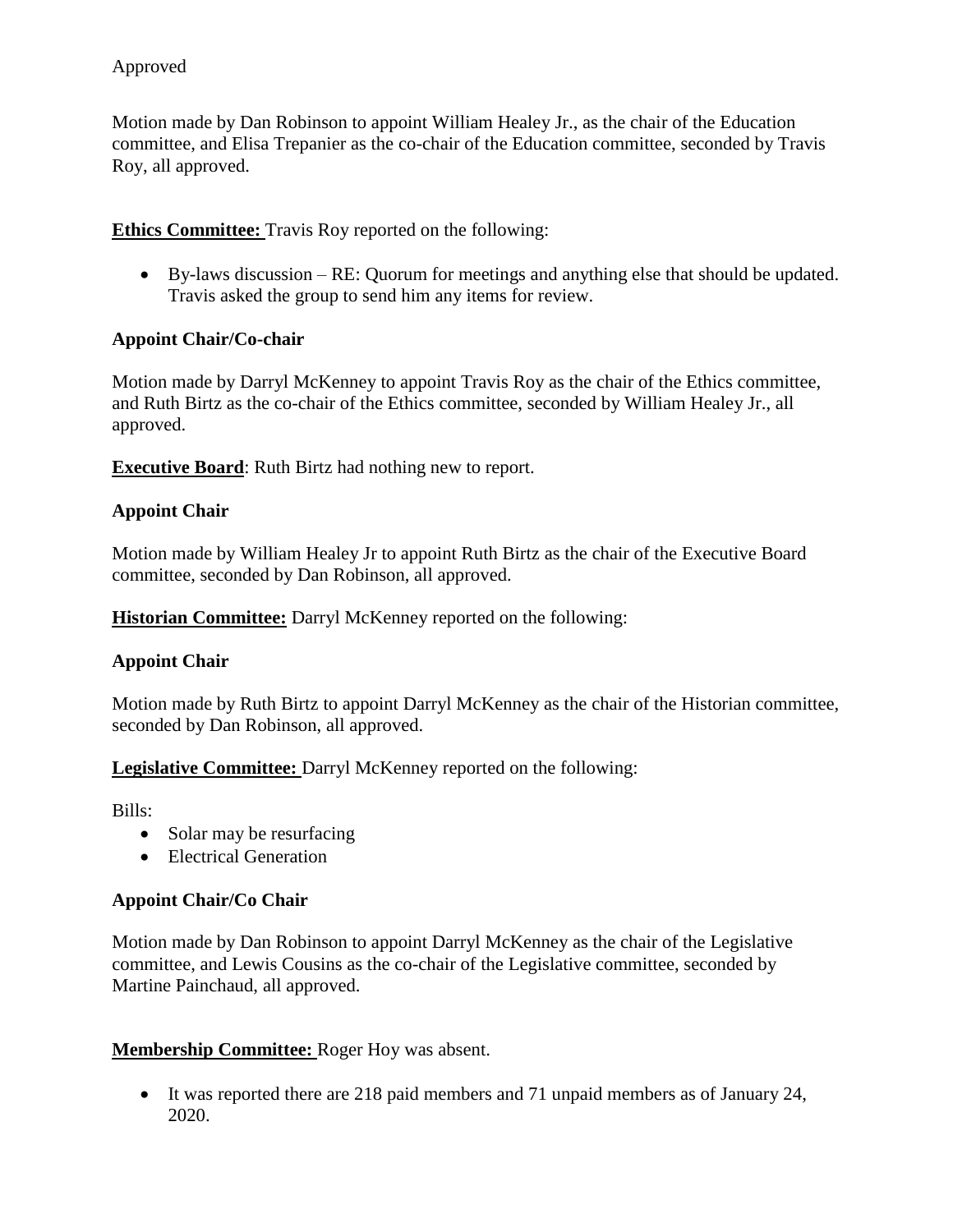Discussion of electronic membership drive. MMA Jen Stiles will draft the verbiage and send it to Tammy Brown for review and to present to the board.

# **Appoint Chair/Co Chair**

Motion made by Dan Robinson to appoint Roger Hoy as the chair of the Membership committee, and Ruth Birtz as the co-chair of the Membership committee, seconded by Travis Roy, all approved.

**Newsletter Committee:** Tammy Brown reported on the following:

- Next newsletter will go out in February
- Ruth has completed two profiles and will continue to handle that portion

Chair**/**Co Chair - As Per By-laws Travis Roy chair. Tammy Brown Co-Chair.

**Technology Committee:** Dan Robinson reported on the following:

- New website review layout.
- Dan encouraged all to review the website links that he send and let him know which layout is preferred. He also would like ideas for the tab content.

Dan read an email he received from Maine Revenue Services asking if he would be interested in teaching a course for them and wanted to advise the board.

Motion made by William Healey Jr., to appoint Dan Robinson as the chair of the Technology committee, seconded by Martine Painchaud, all approved.

### **New Business:**

Ruth asked to change the March 6th meeting to March 13th. Melissa will check on her availability the meeting space availability and advise Tammy.

### **Excel workshop evaluations**

- Discussion of holding the Excel course again in 2020, possibly holding a basic and advanced course. North and Southern locations discussed.
- The course was well received

### **Update on roll out of L-Soft Listserv**

It doesn't appear that there is a lot of use of the listserv at this time

**Conference locations/Contracts –** See Convention report.